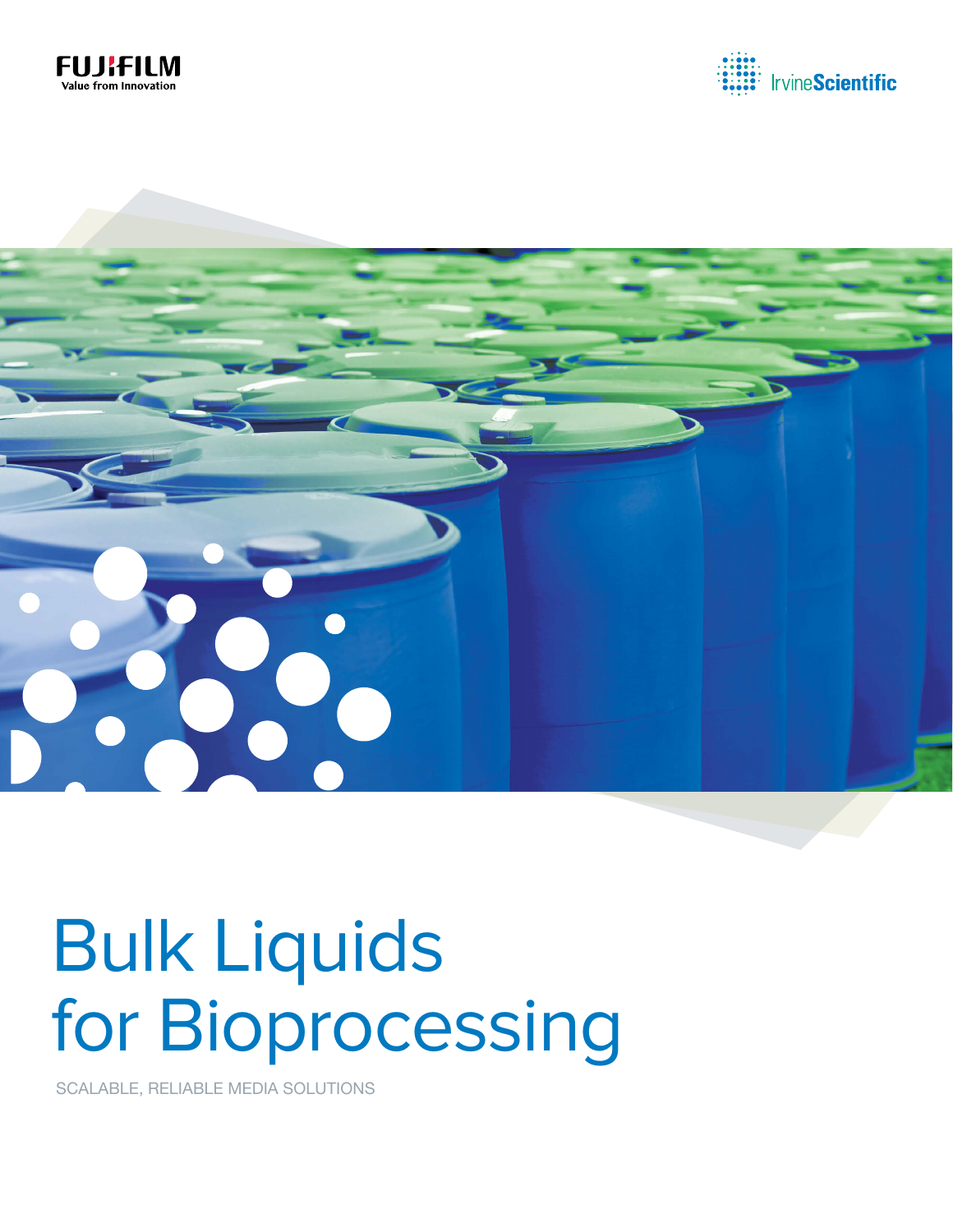# Expediting High-quality Liquid Media and Buffer Solutions

FUJIFILM Irvine Scientific, a world leader in the innovation, manufacturing, and distribution of cell culture media, delivers bulk custom and off-the-shelf liquid media and buffer solutions to support the biopharmaceutical, vaccine, and cell therapy industries at every stage of development—from small-scale prototyping to full commercial production.

# A scalable, consistent, and comprehensive bulk liquid source

#### Custom solutions

- FUJIFILM Irvine Scientific cell culture media experts deliver individualized support to develop the perfect custom media or buffer solutions for your applications
- Flexible bulk liquid batch sizes ranging from 50 L to 10,000 L

#### Lot-to-lot consistency & scalability

• An industry-leading Quality Management System and Raw Material Program, along with cGMP manufacturing facilities and expert scientific and regulatory oversight assure lot-to-lot consistency and performance, as well as scalability from small to large batches

## Flexible packaging solutions to suit all application

Packaging is a vital consideration for any biopharmaceutical company when selecting a bulk liquid supply partner as it plays a key role in deployment and supply continuity. FUJIFILM Irvine Scientific offers a range of flexible packaging options aimed to suit all your liquid application needs.

#### Key benefits:

- Flexible and customizable packaging
	- Options range from 50 mL vials to 500 L bioprocess containers (BPCs)

#### • Standard packaging

- Standard options offer an economical and quick turnaround solution for a variety of applications
- Operator convenience & process continuity
	- Packaging options designed for seamless integration into your processes at each phase, including R&D, Process Development, preclinical stages, and full cGMP production scale

#### • Secure shipping

All large BPCs are shipped in rigid plastic drums with liners and leads

#### • TepoFlex Packaging

- FUJIFILM Irvine Scientific utilizes Meissner TepoFlex film for all bulk liquid packaging. Certified animal component free (ACF) and made from polyolefin-based film, TepoFlex packaging is optimized for single-use system requirements of the biopharmaceutical industry
- TepoFlex BPCs combine low extractable and leachable properties with industry-leading gas and water vapor barrier qualities

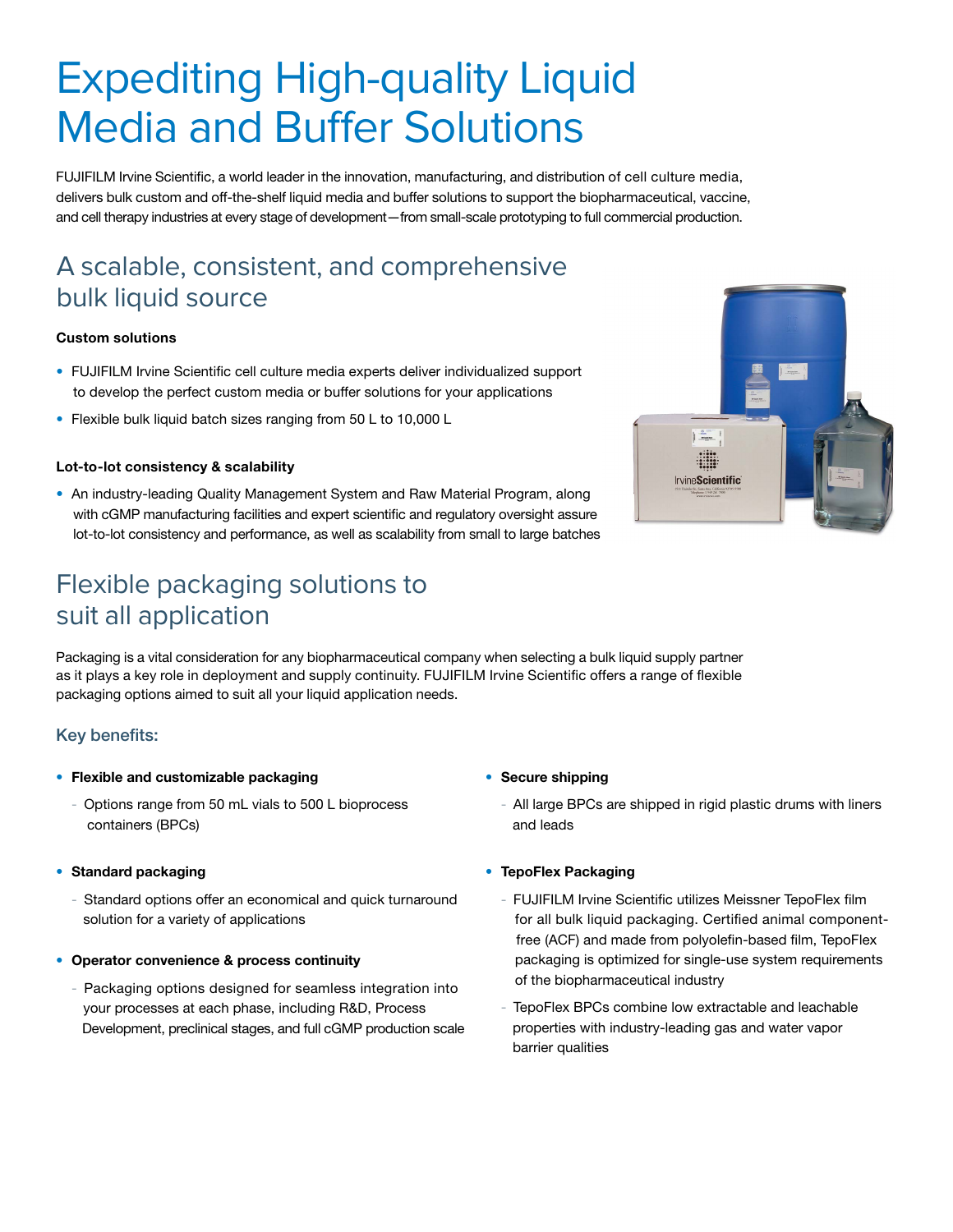# The Right Hydration for Your Media Applications

Not all water is created equal. As a principle ingredient in a wide variety of process solutions, the right hydration can make a significant impact on performance and quality. The FUJIFILM Irvine Scientific Water for Injection (WFI) system has been developed to meet the stringent requirements of any biopharmaceutical or health industry manufacturing process, ensuring the highest quality water is available to customers.



#### **Performance**

- WFI Quality Water meets or exceeds the testing requirements for Sterile Water-for-Injection as stated in current USP, PhEur, and JP guidelines
- Pretreatment system, vapor compression still, and WFI distribution loop enable high throughput production

#### **Reliability**

- WFI water is manufactured in our cGMP compliant facility to ensure each batch meets the stringent requirements of biopharmaceutical, life sciences, and health industry manufacturing processes
- Every WFI lot is tested for toxicity and cytopathic effects on cell growth, and includes a Certificate of Analysis

#### **Flexibility**

- Available in a variety of packaging sizes aimed to support use from research to high throughput bioproduction
- Off-the-shelf sizes range from 1 L to 200 L or custom BPCs up to 500 L